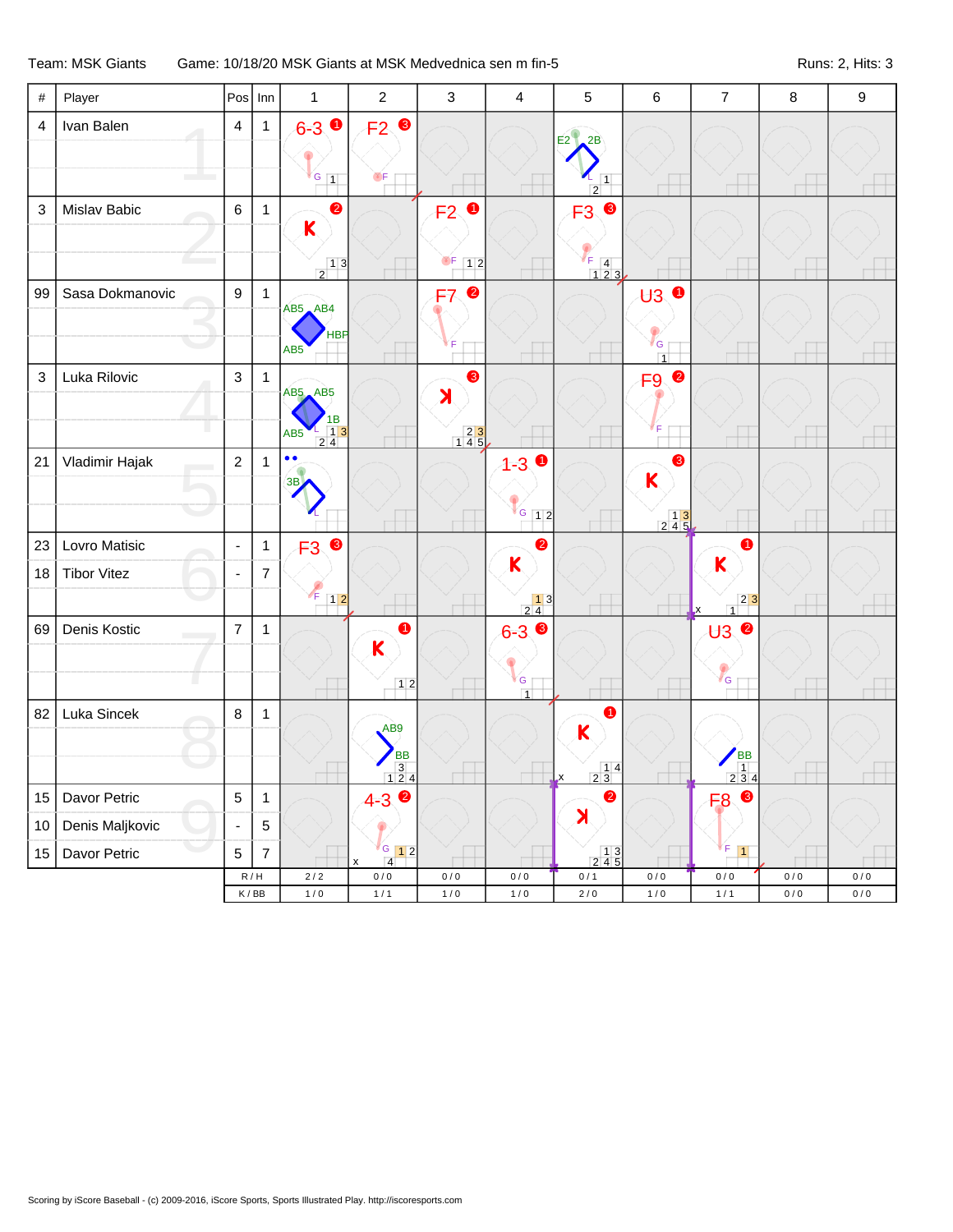## Team: MSK Medvednica Game: 10/18/20 MSK Giants at MSK Medvednica sen m fin-5 Runs: 8, Hits: 7

| $\#$              | Player                          | Pos                                | Inn         | $\mathbf{1}$                                                                                      | $\overline{c}$                                     | 3                                                                                      | $\overline{4}$                              | 5                                                                                 | $\,6$                                                                                   | $\overline{7}$ | $\,8\,$ | $\boldsymbol{9}$ |
|-------------------|---------------------------------|------------------------------------|-------------|---------------------------------------------------------------------------------------------------|----------------------------------------------------|----------------------------------------------------------------------------------------|---------------------------------------------|-----------------------------------------------------------------------------------|-----------------------------------------------------------------------------------------|----------------|---------|------------------|
| 10                | Dario Gustin                    | $\bf 8$                            | 1           | $\bullet$<br>$\mathsf K$<br>$\begin{array}{c c} & 1 & 3 \\ \hline 2 & & \end{array}$              |                                                    | $\bullet$<br>$AB3$ $AB2$<br>FC<br>FC1C<br>$\overline{1}\overline{2}$<br>$\overline{3}$ | AB3 AB2<br>E <sub>6</sub><br>$\overline{1}$ | $\bullet$<br>$\frac{1}{1}$<br>$\overline{2}$                                      |                                                                                         |                |         |                  |
| $\boldsymbol{2}$  | Jose Herrera                    | $\,6\,$                            | 1           | $\bullet$<br>$\overline{\mathsf{K}}$<br>$12$                                                      |                                                    | $AB5$ $AB3$<br><b>HBP</b><br>1<br>AB <sub>6</sub>                                      | AB3<br>1B                                   | $\bullet$<br>F <sub>6</sub><br>ľΕ<br>$\boxed{1}$                                  |                                                                                         |                |         |                  |
| 14                | Hrvoje Jerbic                   | $\overline{c}$                     | 1           | WP4<br><b>BB</b><br>$\begin{array}{ c c c }\n\hline\n& 1 & 3 \\ 2 & 4 & 5 \\ \hline\n\end{array}$ |                                                    | ٠<br>$\bullet$<br>$4 - 3$<br>$G$ 12<br>$\overline{3}$                                  | HBP<br>$\overline{1}$                       |                                                                                   | AB4 WP4<br><b>BB</b><br>1<br>AB4<br>234                                                 |                |         |                  |
| 98                | Domagoj Jerbic                  | $\mathfrak{Z}$                     | 1           | $\begin{array}{c}\n\sqrt{BB} \\ 12 \\ 345\n\end{array}$                                           |                                                    | AB6 AB5<br>G 25<br>134<br>A B6                                                         | $\bullet$<br>$\blacktriangleright$<br>$12$  |                                                                                   | WP6<br>1B<br>$\vert$ 1<br>234                                                           |                |         |                  |
| 12                | Antun Andrejevic                | $\boldsymbol{9}$                   | $\mathbf 1$ | 6<br>$\lambda$<br>$23$<br>$\overline{1}$                                                          |                                                    | $AB6$ $AB6$<br>$rac{FC}{2}$<br>AB7<br>$\overline{1}$                                   | $5 - 3$<br>G                                |                                                                                   | 0<br>K<br>$12$                                                                          |                |         |                  |
| 89                | Danijel Antolovic               | $\overline{7}$                     | 1           |                                                                                                   | $5 - 3$ 0<br>G 12 AB7                              | $\bullet$<br>$\bullet$<br>$AB7$ 2B                                                     |                                             | AB8 SB7<br>1B<br>$\frac{1}{1}$ $\frac{3}{2}$ $\frac{4}{5}$<br>AB <sub>1</sub>     | $\bullet$<br>$\blacktriangleright$<br>$\begin{array}{c} 3 & 5 \\ 1 & 2 & 4 \end{array}$ |                |         |                  |
| 74<br>$\mathbf H$ | Ivan Stojanovic<br>$\mathbf{u}$ | $\blacksquare$<br>$\boldsymbol{2}$ | 1<br>1      |                                                                                                   | 2<br>K                                             | $\bullet$                                                                              |                                             | 1<br>K                                                                            | ❸<br>X                                                                                  |                |         |                  |
| 85                | Ivan Beris                      | $\blacksquare$                     | 6           |                                                                                                   | $\boxed{1}$                                        | 1B                                                                                     |                                             | $\begin{array}{c c} & 13 \\ 24 \end{array}$                                       | $\begin{array}{ c c }\n\hline\n2 & 3 \\ 1 & 4\n\end{array}$                             |                |         |                  |
| 17                | Alen Magdalenic                 | 4                                  | 1           |                                                                                                   | $\bullet$<br>F <sub>9</sub><br>F<br>$\overline{1}$ | $\bullet$<br>$1 - 3$<br>ľ G                                                            |                                             | $4 - 3$<br><sup></sup> G                                                          |                                                                                         |                |         |                  |
| 45                | Damir Mandic                    | $\mathbf 5$                        | 1           |                                                                                                   |                                                    | $AB2$ $AB1$<br>1B<br>1<br>AB3<br>2 3 4                                                 | 0<br>K<br>$\overline{3}$                    | AB1 SB1<br><b>BB</b><br>$\begin{array}{c} 4 \\ 1 \ 2 \ 3 \end{array}$<br>$12$ AB1 |                                                                                         |                |         |                  |
|                   |                                 |                                    | R/H         | 0/0                                                                                               | 0/0                                                | 5/3                                                                                    | 0/1                                         | $2/2$                                                                             | 1/1                                                                                     | 0/0            | 0/0     | 0/0              |
|                   |                                 |                                    | K/BB        | $3/2$                                                                                             | $1/0$                                              | $0/0$                                                                                  | $2\,/\,0$                                   | $1/1$                                                                             | $3/1$                                                                                   | $0\,/\,0$      | 0/0     | $0/0$            |